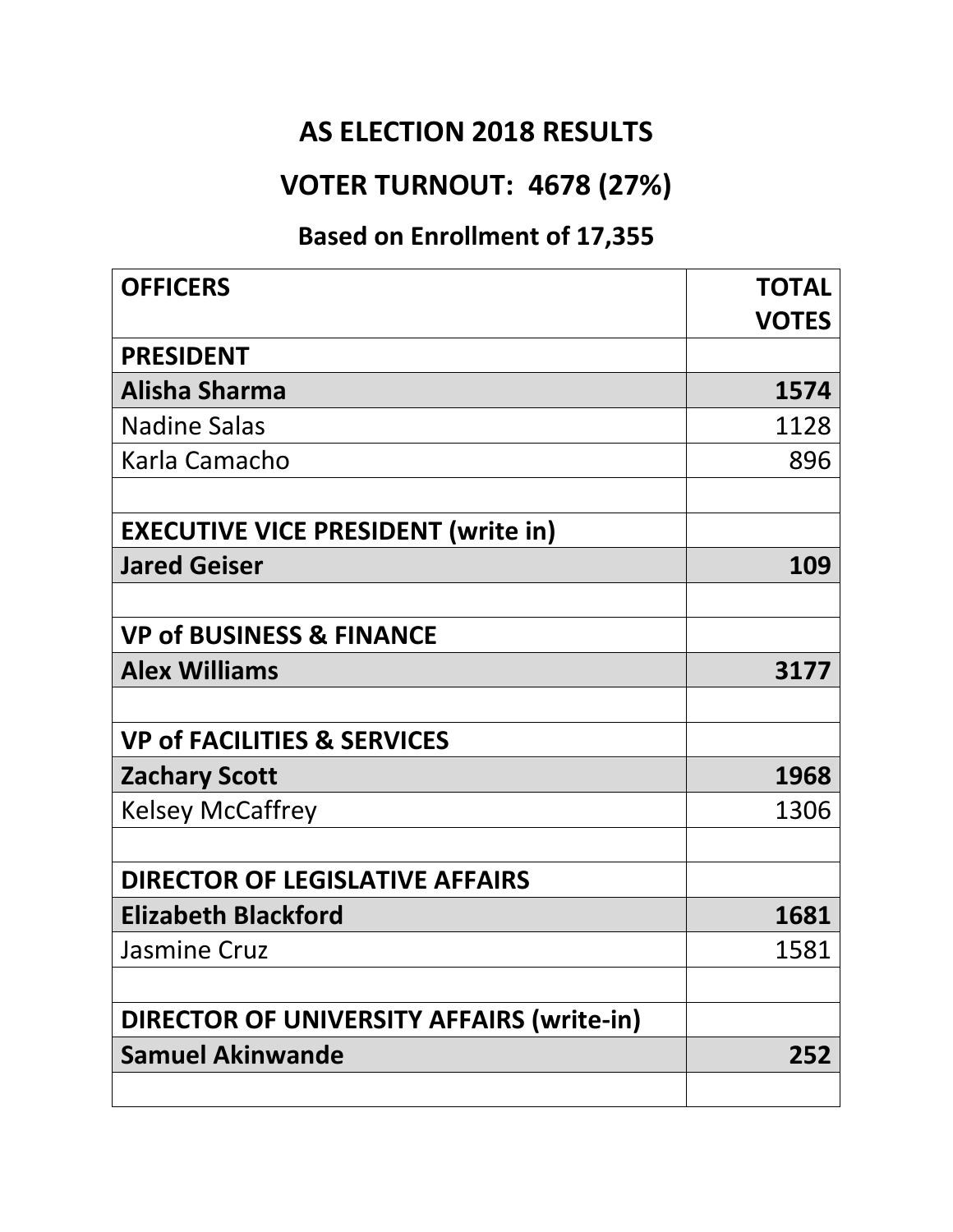| <b>COMMISSIONER OF COMMUNITY AFFAIRS</b>       |      |
|------------------------------------------------|------|
| Alejandra Becerra Silva                        | 3007 |
|                                                |      |
| <b>COMMISSIONER OF SUSTAINABILITY AFFAIRS)</b> |      |
| <b>Tania Ruiz</b>                              | 3073 |
|                                                |      |
| <b>COMMISSIONER OF DIVERSITY AFFAIRS</b>       |      |
| <b>Prairie Francia</b>                         | 2893 |
|                                                |      |
| <b>COMMISSIONER OF STUDENT ORGANIZATIONS</b>   |      |
| & PROGRAMS (write-in)                          |      |
| <b>Harley Malengwa</b>                         | 195  |
|                                                |      |
| <b>SENATORS</b>                                |      |
|                                                |      |
| <b>COLLEGE OF AGRICULTURE</b>                  |      |
| <b>Ellen Van Noy</b>                           | 59   |
|                                                |      |
| <b>COLLEGE OF BEHAVIORAL AND SOCIAL</b>        |      |
| <b>SCIENCES</b>                                |      |
| <b>Trevor Guthrie</b>                          | 2780 |
|                                                |      |
| <b>COLLEGE OF BUSINESS</b>                     |      |
| <b>Chris Taverrite</b>                         | 1282 |
| <b>James Bass</b>                              | 1020 |
| James Ryan                                     | 736  |
|                                                |      |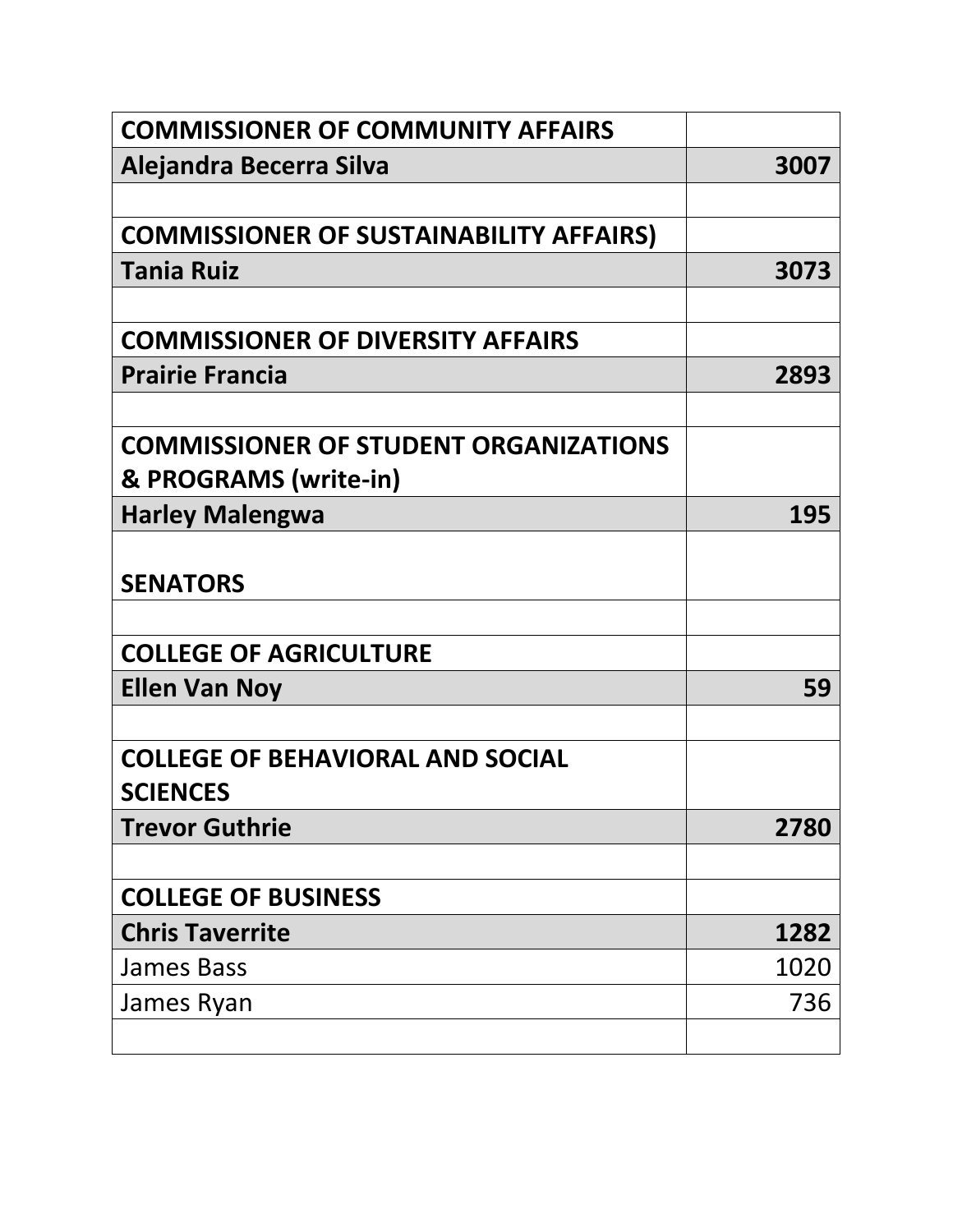| <b>COLLEGE OF COMMUNICATION AND</b>         |      |
|---------------------------------------------|------|
| <b>EDUCATION</b> (write-in)                 |      |
| <b>Morgan Rackley</b>                       | 63   |
|                                             |      |
| <b>COLLEGE OF ENGINEERING, COMPUTER</b>     |      |
| <b>SCIENCE, AND CONSTRUCTION MANAGEMENT</b> |      |
| <b>Brandon Gentles</b>                      | 2693 |
|                                             |      |
| <b>COLLEGE OF HUMANITIES AND FINE ARTS</b>  |      |
| <b>Naomi Ramirez</b>                        | 2635 |
|                                             |      |
| <b>COLLEGE OF NATURAL SCIENCES</b>          |      |
| Lizzie Wilson                               | 2893 |
|                                             |      |

**Continued….**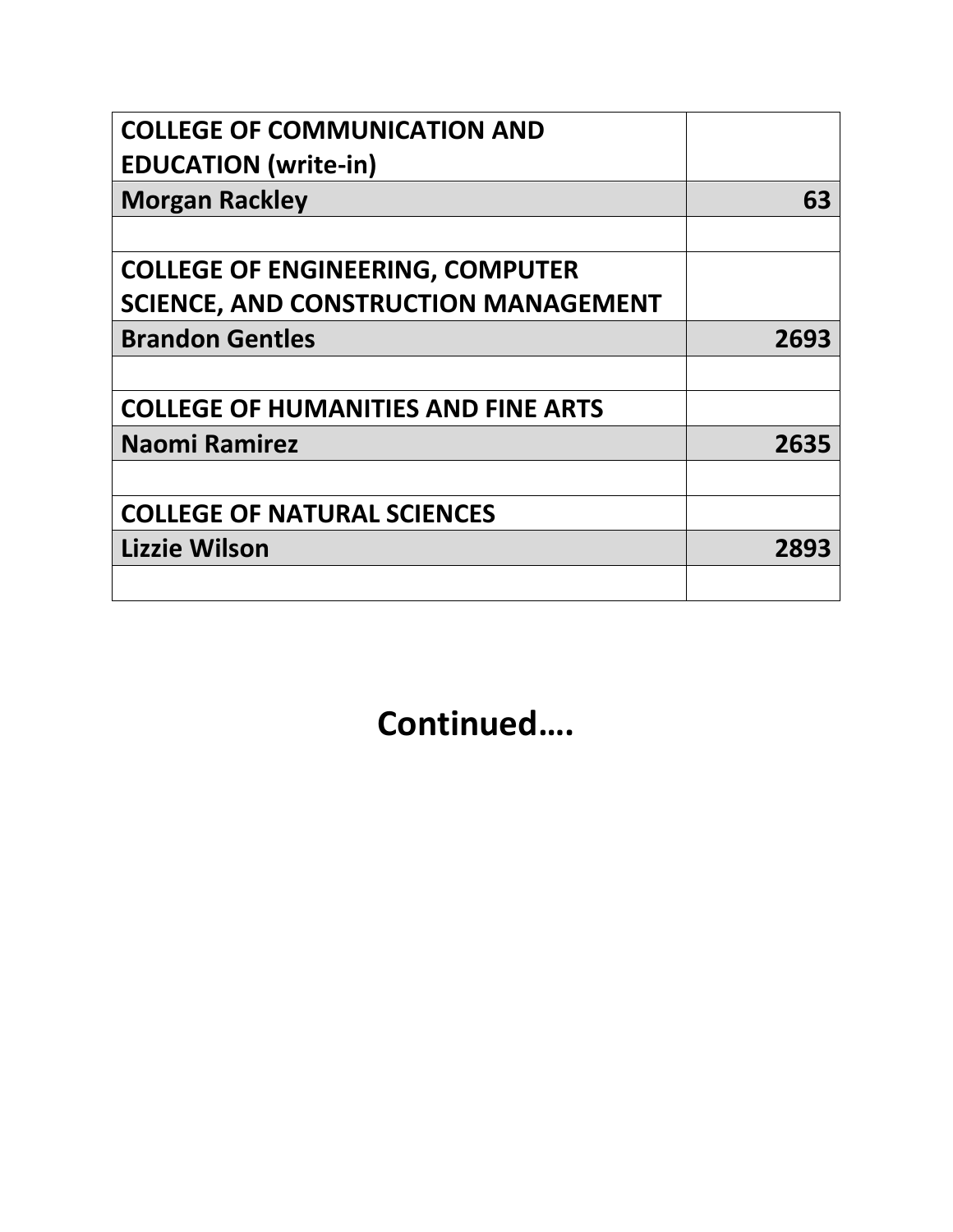## **REVENUE SHARING**

| <b>CLUB/ORGANIZATION</b>                              | <b>DOLLARS</b> | <b>VOTERS</b> |
|-------------------------------------------------------|----------------|---------------|
| Alpha Delta Pi                                        | 2,307.50       | 185           |
| Kappa Sigma                                           | 1,550.00       | 117           |
| Alpha Phi                                             | 1,467.50       | 122           |
| 1st Generation Collegiate & Proud Student Association | 1,430.00       | 194           |
| <b>Computer Graphics Club</b>                         | 1,402.50       | 112           |
| Gamma Phi Beta                                        | 1,381.00       | 110           |
| Sigma Kappa                                           | 1,292.50       | 110           |
| Alpha Gamma Delta                                     | 1,167.50       | 101           |
| CAVE (Community Action Volunteers in Education)       | 1,147.50       | 150           |
| Sigma Pi                                              | 1,095.00       | 81            |
| <b>Chico State Nursing Club</b>                       | 1,057.50       | 119           |
| Alpha Omicron Pi                                      | 1,037.50       | 92            |
| <b>Just Unity Sistas</b>                              | 935            | 105           |
| <b>Student Veteran Organization</b>                   | 935            | 90            |
| Phi Kappa Tau                                         | 865            | 64            |
| Mechanical Keyboard Club                              | 805            | 69            |
| <b>KCSC Radio</b>                                     | 745            | 81            |
| Alpha Sigma Phi                                       | 742.5          | 62            |
| <b>Accounting Society</b>                             | 712.5          | 64            |
| Lambda Chi Alpha                                      | 727.5          | 55            |
| Latinas in Action                                     | 690            | 77            |
| Chico Rocketry and Aerospace Club                     | 682.5          | 60            |
| Phi Delta Theta                                       | 667.5          | 54            |
| Cru                                                   | 657.5          | 56            |
| Leaders Educating for the Advancement of DREAMers     | 655            | 74            |
| Upsilon Pi Epsilon (UPE)                              | 605            | 58            |
| <b>Stop Trafficking of Persons</b>                    | 582.5          | 84            |
| Investor's Club                                       | 555            | 51            |
| Christian Challenge                                   | 545            | 51            |
| Movimiento Estudiantil Chicanx de Aztlan (MEChA)      | 540            | 73            |
| Chico State Pride                                     | 520            | 68            |
| <b>Black Student Union</b>                            | 505            | 72            |
| Chico State Democratic Club                           | 500            | 51            |
| <b>Chico For Animal Rights</b>                        | 475            | 64            |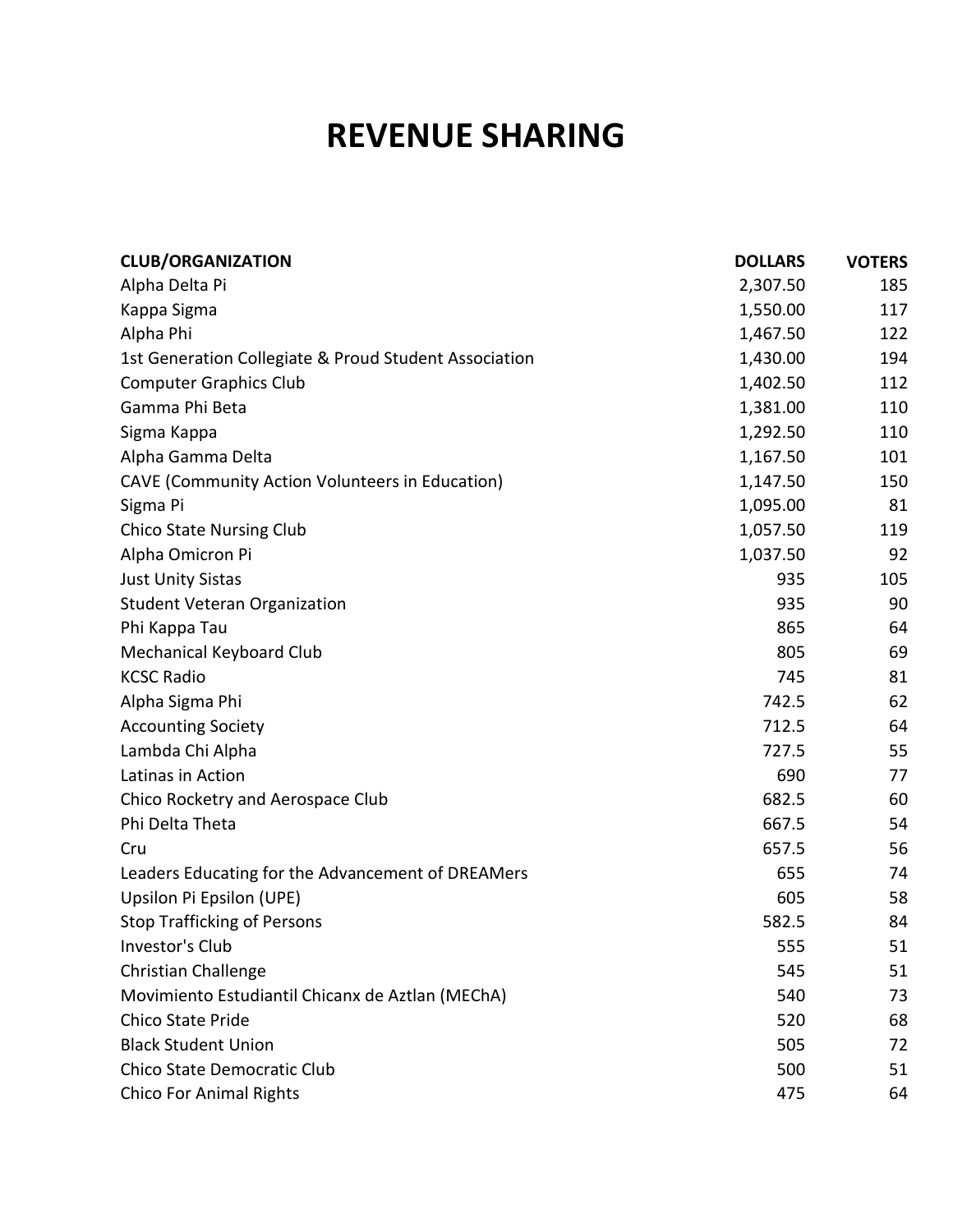| <b>Elephant Conservation and Welfare Club</b>                    | 465   | 57 |
|------------------------------------------------------------------|-------|----|
| Sigma Nu                                                         | 465   | 37 |
| Upsilon Kappa Delta                                              | 462.5 | 38 |
| <b>California Nursing Students Association</b>                   | 445   | 65 |
| Sigma Alpha                                                      | 437.5 | 33 |
| Pi Sigma Alpha                                                   | 430   | 43 |
| Pi Sigma Epsilon                                                 | 430   | 38 |
| The Tiny House Club                                              | 420   | 50 |
| <b>Criminal Justice Student Association</b>                      | 410   | 40 |
| <b>American Marketing Association</b>                            | 407.5 | 37 |
| <b>Chico College Republicans</b>                                 | 385   | 38 |
| <b>Recreation Hospitality and Parks Society (RHAPS)</b>          | 385   | 40 |
| Creativity and Adaptive Leadership in Middle East & North Africa | 367.5 | 34 |
| Lambda Sigma Gamma                                               | 367.5 | 30 |
| <b>Central Americans for Empowerment</b>                         | 360   | 37 |
| National Student Speech Language & Hearing Association (NSSLHA)  | 357.5 | 30 |
| Filipino American Student Organization (FASO)                    | 350   | 37 |
| <b>Child Development Student Association</b>                     | 347.5 | 37 |
| Latinos in Technical Careers (LTC)                               | 345   | 42 |
| American Society of Civil Engineers                              | 342.5 | 35 |
| Anthropology Graduate Student Association                        | 337.5 | 31 |
| Momentum Choreography Collective                                 | 335   | 35 |
| <b>Pre-Medical Association</b>                                   | 335   | 38 |
| Psi Chi- International Honor Society in Psychology               | 335   | 36 |
| American Assembly for Men in Nursing                             | 332.5 | 47 |
| Usr <sub>0</sub>                                                 | 322.5 | 30 |
| <b>Association for Women in Business</b>                         | 320   | 39 |
| Newman Catholic Center                                           | 317.5 | 38 |
| Nu Alpha Kappa                                                   | 310   | 26 |
| <b>Wildcat Gaming</b>                                            | 307.5 | 42 |
| Young Life College Chico                                         | 302.5 | 26 |
| Chico Barbell Club                                               | 300   | 32 |
| <b>Hmong Student Association</b>                                 | 292.5 | 30 |
| Society of Women Engineers                                       | 290   | 36 |
| Delta Sigma Pi                                                   | 282.5 | 26 |
| Pre-Veterinary Club at CSU, Chico                                | 282.5 | 32 |
| Chico State Climbing Club                                        | 280   | 27 |
| Latitude 39 (Geography Club)                                     | 275   | 24 |
| Pre Physical Therapy Society                                     | 262.5 | 27 |
| Beta Alpha Psi                                                   | 247.5 | 24 |
| Math Club                                                        | 247.5 | 31 |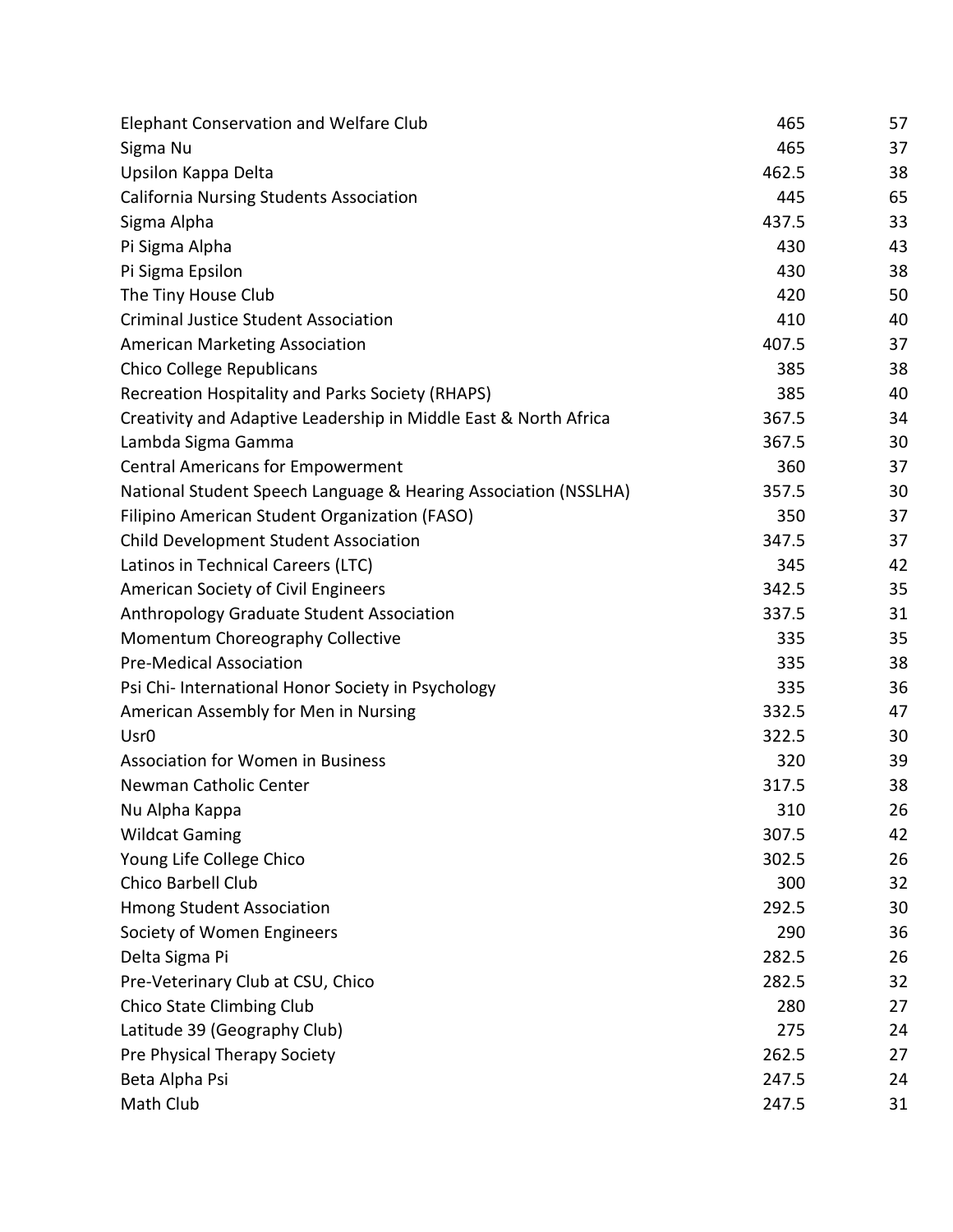| Phi Beta Sigma                                              | 235   | 28 |
|-------------------------------------------------------------|-------|----|
| Upward Bound Alumni Association                             | 235   | 26 |
| <b>Association of Chico Healthcare Executives</b>           | 230   | 20 |
| Japanese Animation Club of Chico State (JAC)                | 225   | 24 |
| <b>Educational Talent Search Alumni Association (ETSAA)</b> | 222.5 | 22 |
| <b>Educational Opportunity Program Student Association</b>  | 220   | 33 |
| Hillel/Jewish Student Union                                 | 220   | 28 |
| Lambda Theta Nu                                             | 220   | 18 |
| Chico State 3D Printing and Additive Manufacturing Club     | 217.5 | 27 |
| <b>Green Campus</b>                                         | 215   | 28 |
| Phi Chi Theta                                               | 215   | 22 |
| Salam Association                                           | 210   | 14 |
| Gamma Zeta Alpha                                            | 207.5 | 16 |
| Crop Science and Horticulture Club                          | 205   | 21 |
| InterVarsity Christian Fellowship                           | 205   | 26 |
| Sociological Association of Chico State (SACS)              | 205   | 22 |
| <b>CSU Chico Collegiate FFA</b>                             | 200   | 25 |
| Delta Xi Phi                                                | 200   | 21 |
| Society of Physics Students                                 | 195   | 21 |
| California Waterfowl Association (CWA)                      | 192.5 | 22 |
| Chico Anthropological Society                               | 190   | 24 |
| Material Research Society (MRS)                             | 190   | 15 |
| Society of Manufacturing Engineers (SME)                    | 190   | 19 |
| Sustainable Consultation of Office Practices (SCOOP)        | 190   | 25 |
| <b>AIGA Chico</b>                                           | 185   | 18 |
| African Student Union                                       | 180   | 29 |
| Japanese Fusion (J*Fusion)                                  | 180   | 19 |
| <b>Student Artist Rights Coalition (StARC)</b>              | 170   | 18 |
| Students for the Advancement of Global Entrepreneurship     | 167.5 | 14 |
| Alpha Zeta Eta                                              | 165   | 17 |
| Lambda Theta Phi                                            | 162.5 | 14 |
| <b>Omicron Theta Epsilon-Biology Honors Society</b>         | 160   | 14 |
| Phi Alpha Theta                                             | 160   | 16 |
| Tau Beta Pi, Engineering Honor Society                      | 160   | 18 |
| National Society of Leadership and Success                  | 155   | 14 |
| Zeta Sigma Chi                                              | 155   | 14 |
| American Institute of Mechatronic Engineers                 | 152.5 | 19 |
| Chabad Jewish Student Group                                 | 152.5 | 20 |
| Masters of Social Work Student Association (MSW)            | 152.5 | 14 |
| California Health Professional Student Alliance             | 150   | 18 |
| CSU, Chico Rangeland Management Club                        | 150   | 15 |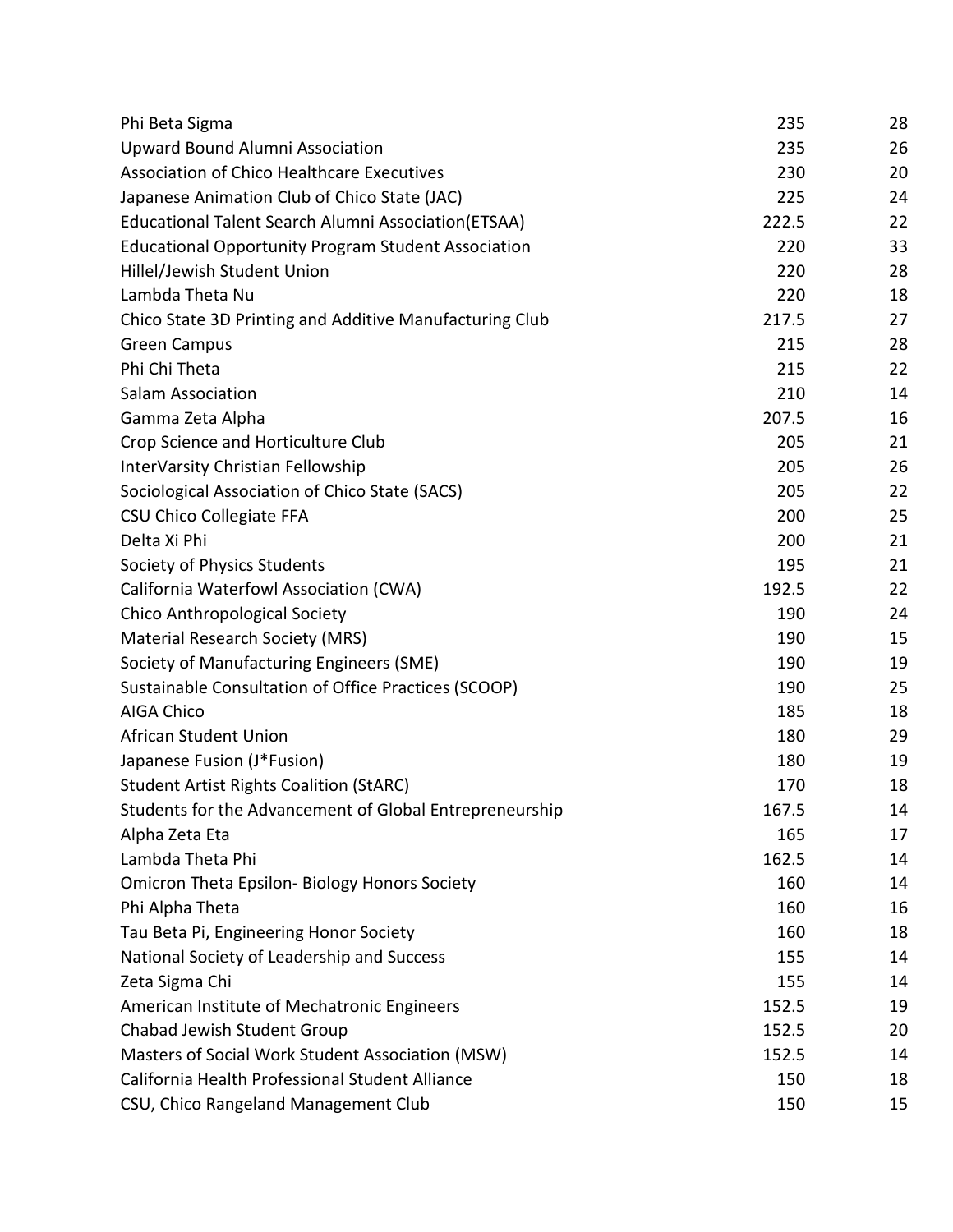| <b>Student California Teachers Association (SCTA)</b>                       | 147.5 | 19 |
|-----------------------------------------------------------------------------|-------|----|
| Women in Concrete and Construction                                          | 147.5 | 22 |
| Chico Entrepreneurial Association                                           | 145   | 13 |
| CSU Chico Punjabi Association                                               | 142.5 | 11 |
| IEEE - Eta Kappa Nu                                                         | 142.5 | 15 |
| Pi Kappa Delta                                                              | 142.5 | 14 |
| Sustainable Engineering and Environmental Health For Development<br>(SEEHD) | 135   | 23 |
| ASCDL (Associated Students Child Development Lab)                           | 130   | 17 |
| German Club                                                                 | 130   | 14 |
| Physical Education Teacher Education/Adapted Physical Education             | 130   | 14 |
| The Management Club                                                         | 125   | 12 |
| <b>Cellular and Molecular Biology Club</b>                                  | 120   | 14 |
| Dirt Riders of Chico State                                                  | 120   | 11 |
| Embodied: Living the Health at Every Size Way                               | 120   | 14 |
| <b>Students of Communication Studies</b>                                    | 120   | 16 |
| Student Affiliates of the American Chemical Society (SAACS)                 | 115   | 14 |
| <b>Business Information Systems Society</b>                                 | 112.5 | 13 |
| <b>SAP Club</b>                                                             | 112.5 | 12 |
| Student Association Of Social Work SASW (Undergraduate)                     | 112.5 | 14 |
| Native American Heritage Society                                            | 110   | 16 |
| Chico State Bass Fishing Team                                               | 107.5 | 12 |
| International Festivals and Events Association-Student Chapter              | 107.5 | 10 |
| <b>National Band Association</b>                                            | 105   | 11 |
| Health Professionals Association (HPA)                                      | 102.5 | 14 |
| <b>National Association for Music Education</b>                             | 102.5 | 12 |
| Epsilon Sigma Rho                                                           | 100   | 10 |
| National Society of Black Engineers (NSBE)                                  | 100   | 14 |
| Nutrition and Food Science Association (NFSA)                               | 97.5  | 13 |
| <b>Young Americans For Liberty</b>                                          | 92.5  | 9  |
| Eta Mu Theta                                                                | 90    | 13 |
| Institute of Electrical and Electronic Engineers (IEEE)                     | 90    | 12 |
| <b>Civil Engineering Honors Society</b>                                     | 85    | 13 |
| <b>Graduate Business Association</b>                                        | 85    | 8  |
| <b>Marxist Student Association</b>                                          | 85    | 9  |
| Associated General Contractors, Student Chapter                             | 80    | 8  |
| Project Management Group (PMG)                                              | 80    | 10 |
| Promoting Achievement Through Hope                                          | 80    | 7  |
| Chico State Firearm Safety Community                                        | 70    | 10 |
| Expresiones Literarias Artisticas y Culturales de Chico                     | 70    | 10 |
| <b>Professional Consulting Group</b>                                        | 70    | 8  |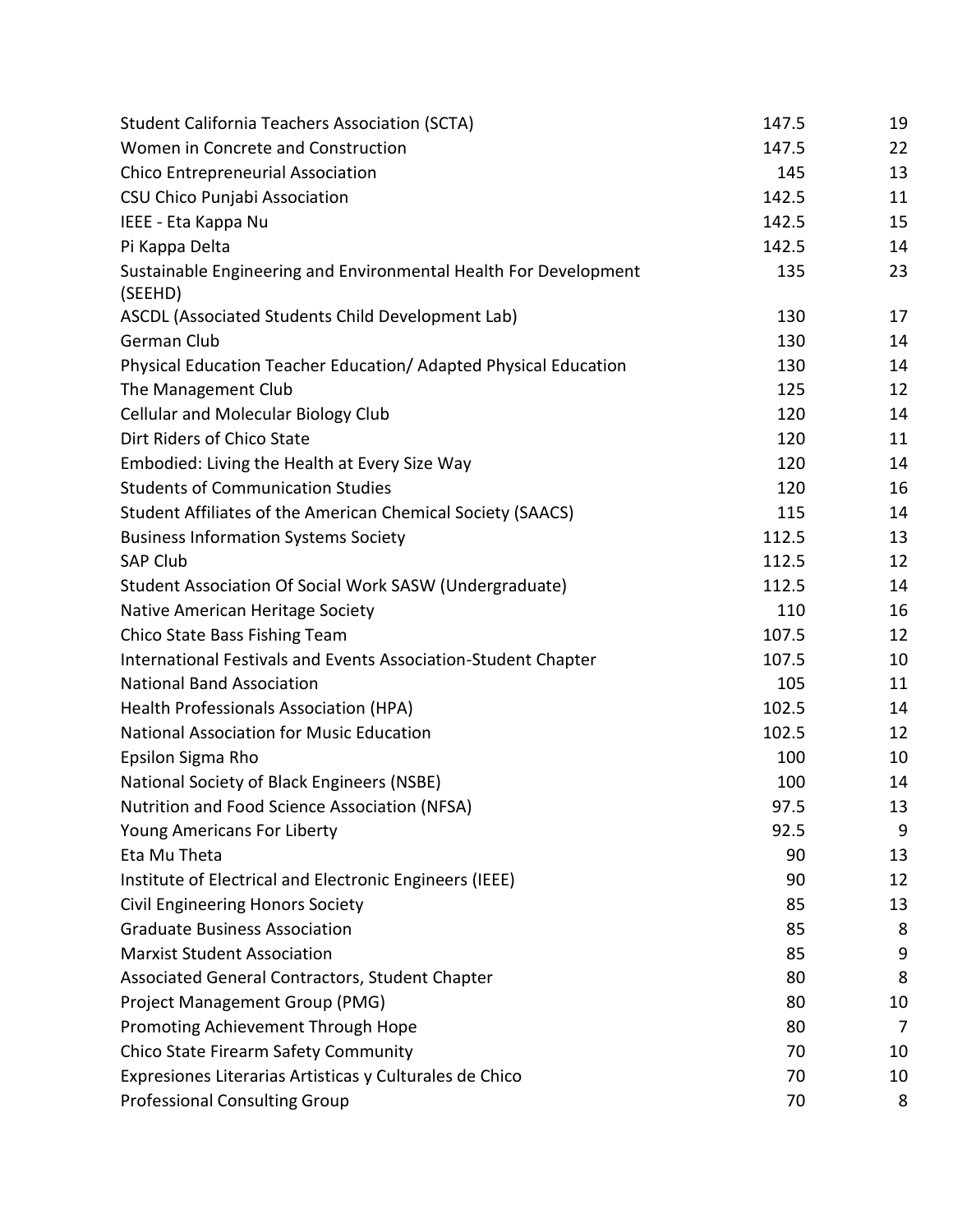| Sigma Tau Delta (English Honors Society)                              | 70   | 8              |
|-----------------------------------------------------------------------|------|----------------|
| <b>Wildcat Strength and Conditioning Club</b>                         | 70   | 9              |
| <b>Meditation Group</b>                                               | 65   | 10             |
| <b>Ceramics Art Student Association</b>                               | 62.5 | 10             |
| Art History Collective                                                | 60   | 10             |
| Chico State Yoga Club                                                 | 67.5 | 12             |
| Lambda Pi Eta                                                         | 60   | 7              |
| Clean Cats Club                                                       | 57.5 | 9              |
| Digital Filmmakers Guild                                              | 57.5 | 9              |
| Art Education Organization DaDa Club                                  | 50   | 8              |
| Chi Alpha CSU Chico                                                   | 50   | 6              |
| <b>Chinese Students and Scholars Association</b>                      | 50   | 4              |
| <b>Rotaract Club of Chico State</b>                                   | 50   | 6              |
| Society for Human Resource Management CSU, Chico Student Chapter      | 50   | 5              |
| <b>Students Offering Support</b>                                      | 50   | 4              |
| <b>Mechanical Contractors Association (MCA)</b>                       | 47.5 | 5              |
| Pre Occupational Therapy Society                                      | 47.5 | 6              |
| <b>Chico Printmaking Club</b>                                         | 45   | 7              |
| <b>Council of Graduate Students</b>                                   | 42.5 | 4              |
| Phi Sigma Iota                                                        | 42.5 | 5              |
| United Students of Agriculture (CSUC MANRRS Chapter)                  | 42.5 | 4              |
| <b>Audio Engineering Society</b>                                      | 40   | 7              |
| <b>Brazlus</b>                                                        | 40   | 5              |
| <b>National Science Teachers Association</b>                          | 40   | 4              |
| <b>Chico State Civil Liberties Union</b>                              | 37.5 | 7              |
| <b>Indian Student Association</b>                                     | 37.5 | 4              |
| Society of Agricultural Managers (SAM)                                | 35   | 4              |
| Chico State Entomology Club                                           | 32.5 | 4              |
| American Concrete Institute - Student Chapter                         | 30   | 5              |
| English Graduate Student Council                                      | 27.5 | 4              |
| Society of Plastics Engineers                                         | 27.5 | 5              |
| International Concrete Repair Institute                               | 22.5 | 4              |
| <b>Student Composers Forum</b>                                        | 22.5 | 4              |
| American Society of Interior Design                                   | 20   | 2              |
| Club Aesthete (Painting and Drawing Club)                             | 20   | 4              |
| Design Build Institute of America                                     | 20   | 2              |
| <b>International Neighbors</b>                                        | 17.5 | 3              |
| The Exchange                                                          | 15   | 3              |
| Chico State Sporting Clay Association                                 | 12.5 | 2              |
| <b>Students for Life of America</b>                                   | 12.5 | $\overline{2}$ |
| The Circle K International Club of California State University, Chico | 12.5 | 2              |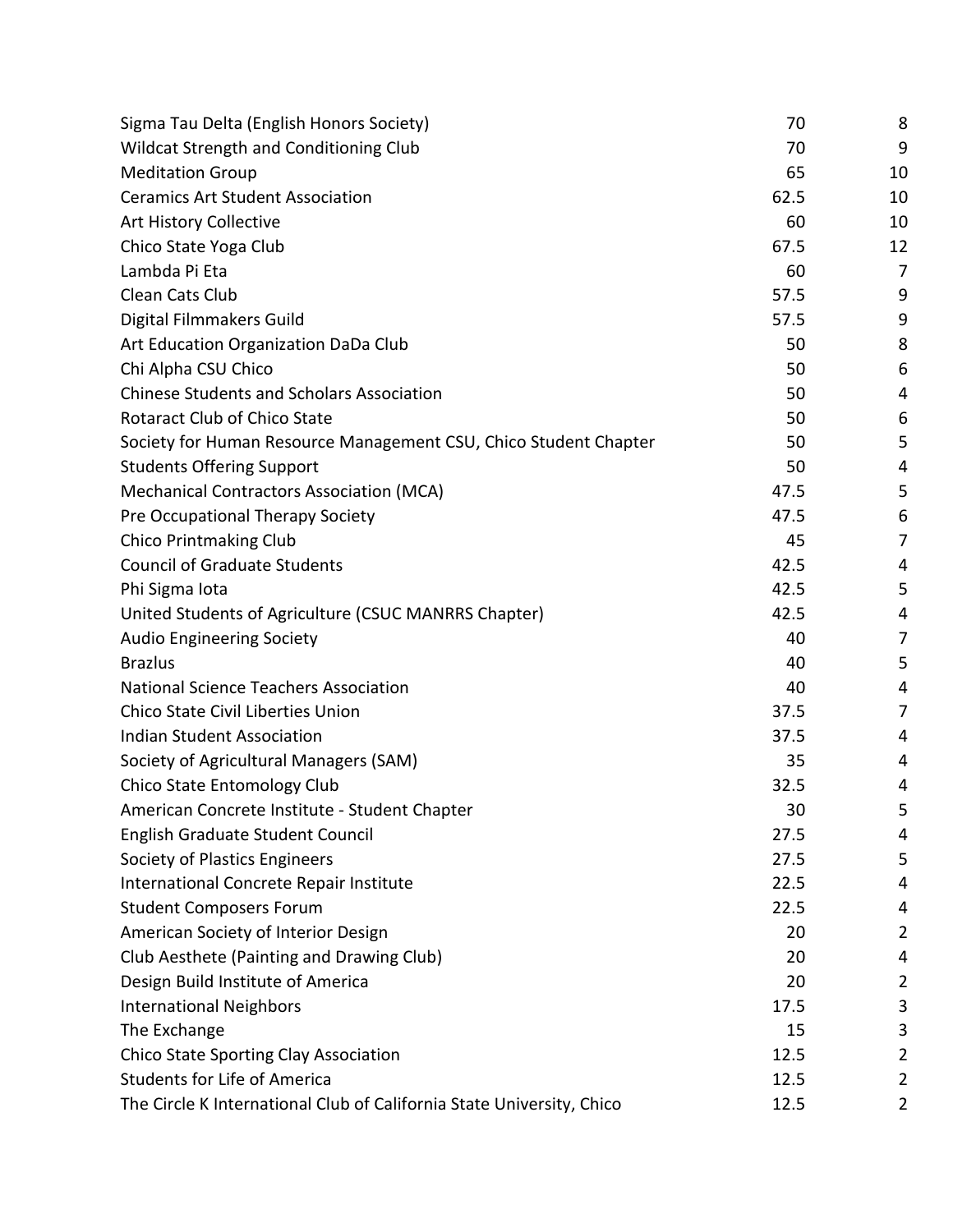| Golden Key International Honor Society                               | 10 |   |
|----------------------------------------------------------------------|----|---|
| Fellowship of Christian Athletes                                     |    | 1 |
| <b>Innovation Friday</b>                                             |    | 1 |
| The African Diaspora Organization (TADO)                             |    | 1 |
| IOTA IV Chapter of Sigma Lambda Chi International Construction Honor |    |   |
| Society                                                              |    |   |

### **59,116.00**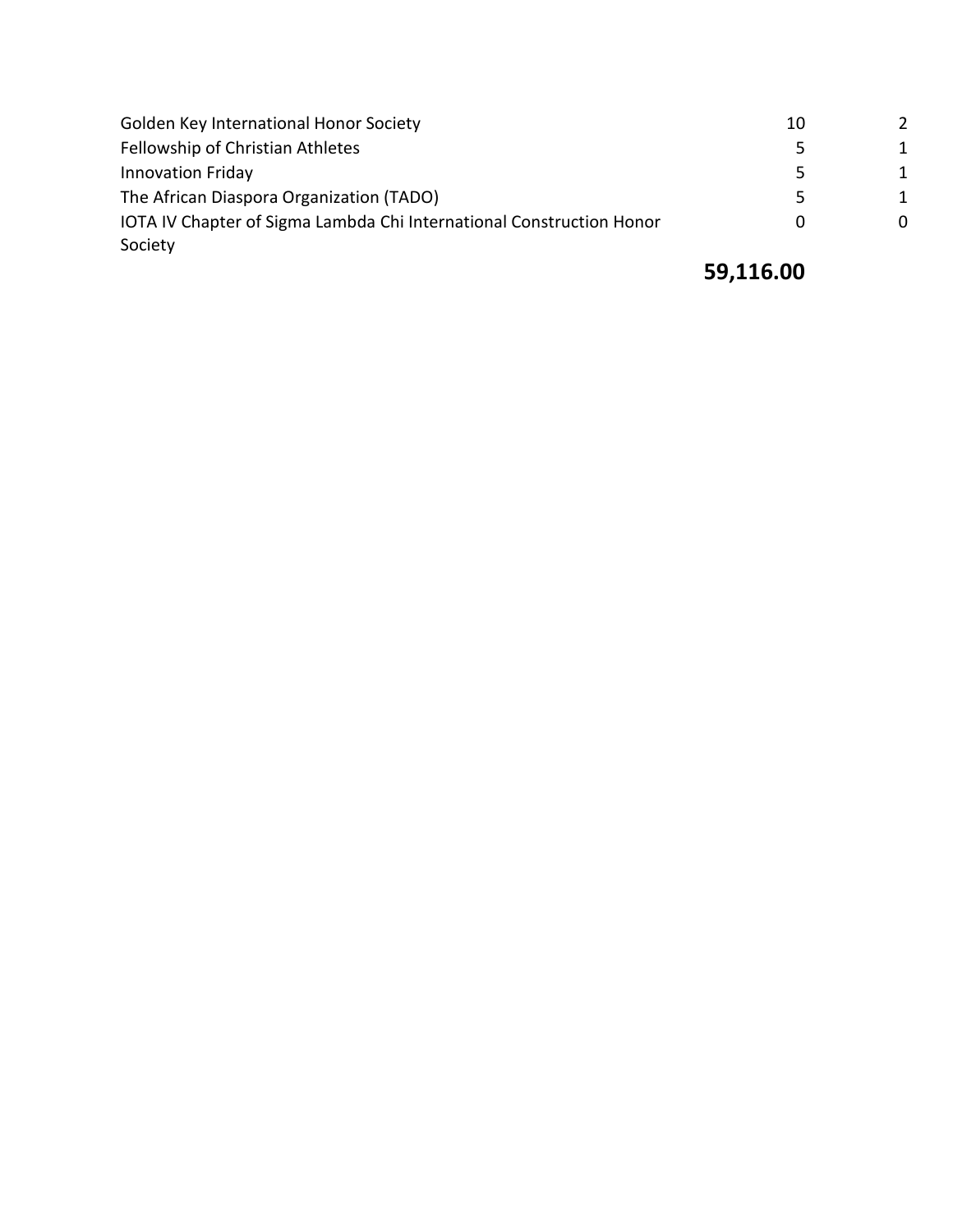# **BALLOT ADVISORY MEASURE**

Should the Associated Students encourage the University to reaffirm its commitment to becoming a climate neutral campus when it signed in 2007 the American College & University Presidents' Climate Commitment and to apply those principles in planning and constructing new buildings on campus, beginning with Siskiyou II?

| <b>YES</b> | 3039 |
|------------|------|
| <b>NO</b>  | 481  |